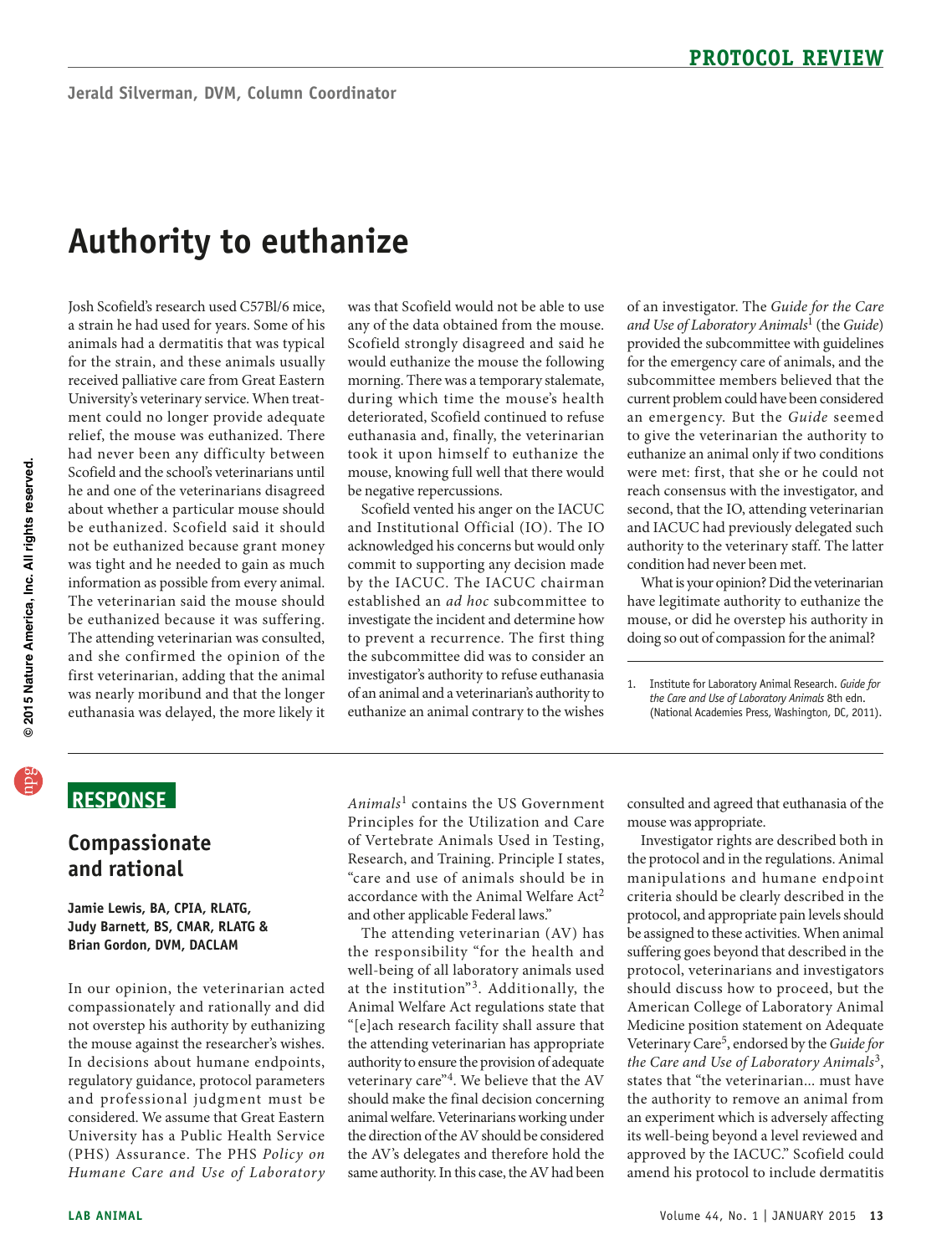effects in the humane endpoint criteria and *A* word from OLAW provide scientific justification for allowing the mice to progress to a moribund state, but currently his protocol does not contain this information, placing the mouse's wellbeing in the hands of the veterinary staff.

 recurring? An objective, humane endpoint scoring chart that includes potential clinical treatment and euthanasia. Official delegation of final decision-making authority to the the law in this situation should be considered. Avoidance of unapproved animal suffering is the focus of much regulatory guidance, How can Great Eastern prevent this from symptoms in addition to model-related symptoms can be used by animal care personnel to make consistent decisions about veterinary staff by the AV, IO and IACUC should be documented. Finally, the spirit of and we think this situation provides a good example of an animal program that understands this objective.

- 1. Public Health Service. *Policy on Humane Care and Use of Laboratory Animals* (uS Department of Health and Human Services, Washington, DC, 1986; amended 2002).
- 2. Animal Welfare Act.  $7 \text{ U.S.C. }$  § 2131 et seq. 3. Institute for Laboratory Animal Research*. Guide for the Care and Use of Laboratory Animals* 8th edn. (National Academies Press, Washington, DC, 2011).
- 4. Animal Welfare Act Regulations. 9 CFR. Part 2, Subpart C, 2.33(a)(2).
- American College of Laboratory Animal Medicine. *Adequate Veterinary Care*. <http:// www.aclam.org/education-and-training/ position-statements-and-reports>

*Lewis is Protocol Liaison, PAM Program, Research Services; Barnett is Protocol Liaison, PAM Program, Research Services; and Gordon is Attending Veterinarian and Executive Director, Animal Resource Center at University of Texas Medical Branch, Galveston, TX.* 

### **ReSponSe**

### **Cooperation and compassion**

### **pratibha Kapoor, DVM, MS, Cert LAM & G.W. Lawson, DVM, phD, DACLAM**

This scenario is, unfortunately, all too common in biomedical research. In most cases, investigators care deeply about the well-being of their research animals and comply with veterinary recommendations. In some cases, however, investigators

*In response to the questions posed in this scenario, the Office of Laboratory Animal Welfare (OLAW) offers the following guidance:* 

In responding to this scenario, OLAW assumes that Great Eastern University has an Animal Welfare Assurance with OLAW. The scenario asks the reader to consider the authority of a clinical veterinarian to euthanize an animal.

The decision to euthanize an animal experiencing unrelieved pain and distress is clearly within the authority of the veterinarian in the described scenario. It is also an essential responsibility in the program of veterinary care and a requirement in the *Guide for the Care and Use of Laboratory Animals* (the *Guide*). The *Guide* states, "the institution must provide the AV [Attending Veterinarian] with sufficient authority, including access to all animals, and resources to manage the program of veterinary care" and "if the investigator and veterinary staff cannot reach consensus on treatment, the veterinarian must have the authority, delegated by senior administration and the IACUC, to treat the animal, remove it from the experiment, institute appropriate measures to relieve severe pain or distress, or perform euthanasia if necessary"<sup>1</sup>. The failure of the IACUC and Institutional Official to formally delegate such authority to the veterinary staff is not compliant with the Public Health Service *Policy on Humane Care and Use of Laboratory Animals*2 and is reportable to OLAW. Consideration of the animal and relief of suffering is a basic tenet of uS Government Principle VI and should be the default in decisions concerning euthanasia<sup>3</sup>. Maximizing the data obtained to the detriment of the animal because of budgetary limitations is inexcusable, and the IACuC is well-advised to counsel the investigator.

- 1. Institute for Laboratory Animal Research. *Guide for the Care and Use of Laboratory Animals* 8th edn. (National Academies Press, Washington, DC, 2011).
- 2. Public Health Service. *Policy on Humane Care and Use of Laboratory Animals* (US Department of Health and Human Services, Washington, DC, 1986; amended 2002).
- 3. Interagency Research Animal Committee. U.S. Government Principles for the Utilization and Care of Vertebrate Animals used in Testing, Research, and Training (Office of Science and Technology Policy, Washington, DC, 1985).

#### **patricia Brown, VMD, MS, DACLAM**

*Director* 

*OLAW, OER, OD, NIH, HHS* 

 limited finances or time during the course may be resistant or even hostile toward decisions of the veterinarians, particularly when they are faced with pressures such as of research.

 The primary goal of a laboratory animal veterinarian had the legitimate authority  Public Health S er vice *Policy on Humane*  (PHS *Policy*)1. The institution's program authority of the veterinarian for providing veterinarian is to help investigators collect data while ensuring welfare of the research animals. In our assessment, the to euthanize Scofield's mouse because the institution must have submitted an Animal Welfare Assurance to comply with the *Care and Use of Laboratory Animals* of animal care and use described in the Assurance must have included details on emergency care including euthanasia of the research animals. The PHS *Policy* requires institutions to follow the *Guide for the Care* 

 Per the *Guide*, the IACUC, in consultation The attending veterinarian concurred interpret 'moribund' to mean "near death, emaciation, unresponsiveness, respiratory of moribund condition<sup>4</sup>. The veterinarian the principal investigator (PI) to euthanize the mouse, but the PI refused. The clinical *and Use of Laboratory* Animals (the *Guide*)2 in providing care to the research animals. with veterinarians, determines humane endpoints for research animals, which may not coincide with the study endpoints. with the veterinarian that the mouse was "nearly moribund". Most IACUCs animal may or may not be conscious"<sup>3</sup>. Various clinical symptoms such as extreme distress and inactivity may be indicative made conscientious efforts to convince condition of the mouse worsened. The veterinarian acted compassionately by euthanizing the mouse, an act that was well within his authority and job description.